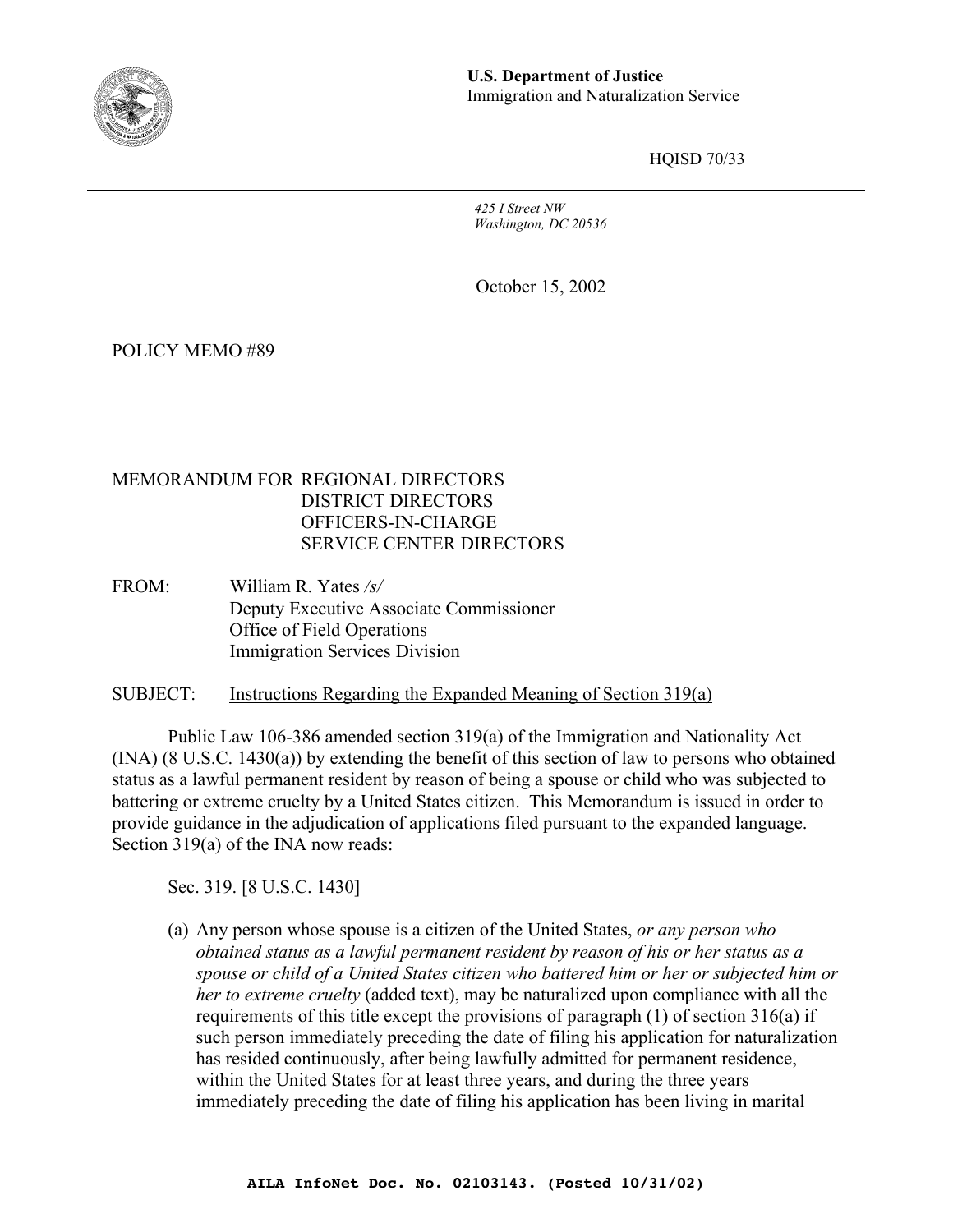#### Memorandum for Regional Directors **Page 2** Page 2 District Directors Officers-in-Charge Service Center Directors

Subject: Instructions Regarding the Expanded Meaning of Section 319(a)

union with the citizen spouse *(except in the case of a person who has been battered or subjected to extreme cruelty by a United States citizen spouse or parent)* (added text), who has been a United States citizen during all of such period, and has been physically present in the United States for periods totaling at least half of that time and has resided within the State or the district of the Service in the United States in which the applicant filed his application for at least three months.

# I. Qualified Applicants

In order to be eligible for Section 319(a) benefits as a battered spouse or as a battered child, the applicant must have obtained lawful permanent residence status based on either an approved Form I-360, Petition for Amerasian, Widow(er), or Special Immigrant in a case in which an abusive spouse or parent was a U.S. citizen or through cancellation of removal and adjustment of status pursuant to INA 240A(b)(2)(A)(i)(I). If the applicant obtained lawful permanent resident status based on an approved Form I-360 as the self-petitioning battered or abused spouse or child of a U.S. citizen or pursuant to INA  $240A(b)(2)(A)(i)(I)$ , the special requirements of demonstrating eligibility as a battered spouse or child pursuant to Section 319(a) shall be considered as having been met.

Any applicant who claims eligibility for benefits under Section 319(a) of the INA as a battered spouse or child must comply with all of the requirements of 8 C.F.R. § 319.1(a), except clause (3).

# II. Benefits Available

The amendments made to section 319(a) of the INA by Pub. L. 106-386 do not change the usual requirements for section 319(a) applicants who acquired lawful permanent resident status on any basis and are currently married to U. S. citizens. Any applicant who would have been eligible to file an application under section 319(a) of the INA before it was amended is still eligible to file under the amended law. A qualifying spouse must meet all of the general requirements for naturalization except that the five years after lawful admission for permanent residence requirement is reduced to three years after lawful admission for permanent residence.

Any person who obtained status as a lawful permanent resident by reason of the approval of an I-360 based on being a spouse of a United States citizen who battered the applicant or subjected the applicant to extreme cruelty or pursuant to INA 240A(b)(2)(A)(i)(I) is excused the requirement of residing together with the citizen spouse. The ongoing validity or the termination of the marriage to the U.S. citizen will not be determinative of eligibility under Section 319(a) of a battered spouse or child. Once the applicant has established that he or she was properly granted status as a lawful permanent resident based on an approved I-360 or pursuant to INA  $240A(b)(2)(A)(i)(I)$ , length or continuity of cohabitation with the United States citizen spouse is not an issue in determining the applicant's eligibility for naturalization. Also it is not required